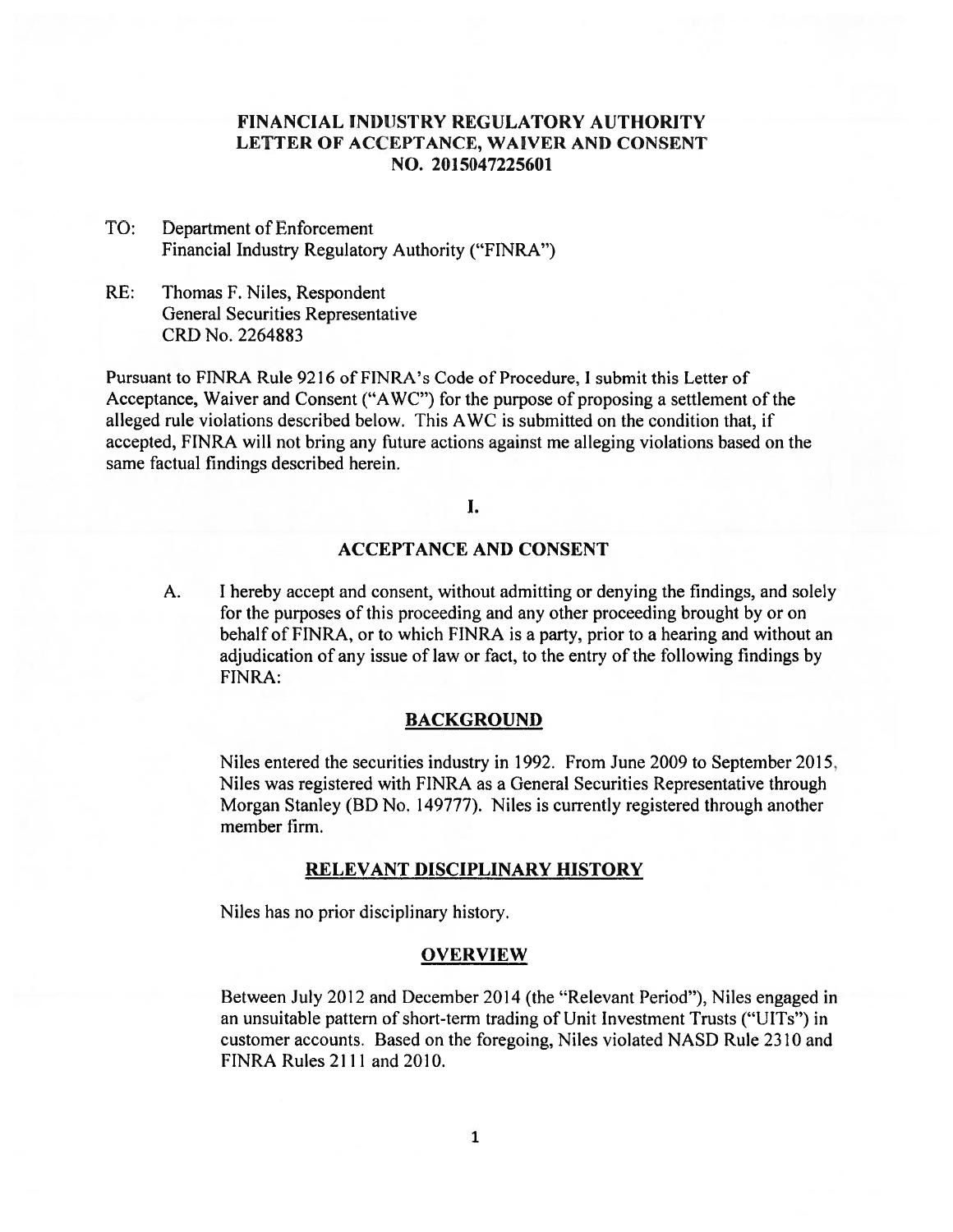### **FACTS AND VIOLATIVE CONDUCT**

During the Relevant Period, Niles engaged in an unsuitable pattern of short-term trading of UlTs in 148 customer accounts.

UITs are investment companies that offer shares of a fixed portfolio of securities in a one-time public offering, and terminate on a specified maturity date. As such, they are not designed to be used as trading vehicles. In addition, UITs typically carry significant upfront charges, and as with mutual funds that carry front-end sales charges, short-term trading of UlTs is generally improper.

During the Relevant Period, in connection with these 148 customer accounts, Niles repeatedly recommended that the customers purchase UlTs and then sell these products before their maturity dates. The majority of the UlTs that Niles recommended had maturity dates of at least 24 months and carried sales charges ranging from 1.95% to 3.95%. Nevertheless, Niles repeatedly recommended that his customers sell their UIT positions less than a year after purchase. Indeed, the average holding period for the UITs purchased in these customers' accounts was 285 days. In addition, on hundreds of occasions, Niles recommended that his customers use the proceeds from the short-term sale of a UIT to purchase another UIT with similar or identical investment objectives.

Niles recommendations caused the customers to incur unnecessary sales charges.<sup>1</sup> and were unsuitable in view of the frequency and cost of the transactions.

Based on the foregoing, Niles violated NASD Rule 2310 and FINRA Rules 2111 and 2010.<sup>2</sup>

- $B<sub>1</sub>$ I also consent to the imposition of the following sanctions:
	- A suspension from association with any FINRA member in all capacities for three months; and
	- A fine of  $$5,000$ .

I agree to pay the monetary sanction upon notice that this AWC has been accepted and that such payment is due and payable. I have submitted an Election of Payment form showing the method by which I propose to pay the fine imposed

I specifically and voluntarily waive any right to claim that I am unable to pay, now or at any time hereafter, the monetary sanction imposed in this matter.

<sup>&</sup>lt;sup>1</sup> Niles's customers received reimbursement of these excess sales charges from Morgan Stanley in connection with FINRA's separate settlement with the firm. See Morgan Stanley Smith Barney LLC, AWC No. 2016048805501 (Sept. 2017).

<sup>2</sup>NASD Rule 2310 was superseded by FINRA Rule 2111 on July 9, 2012.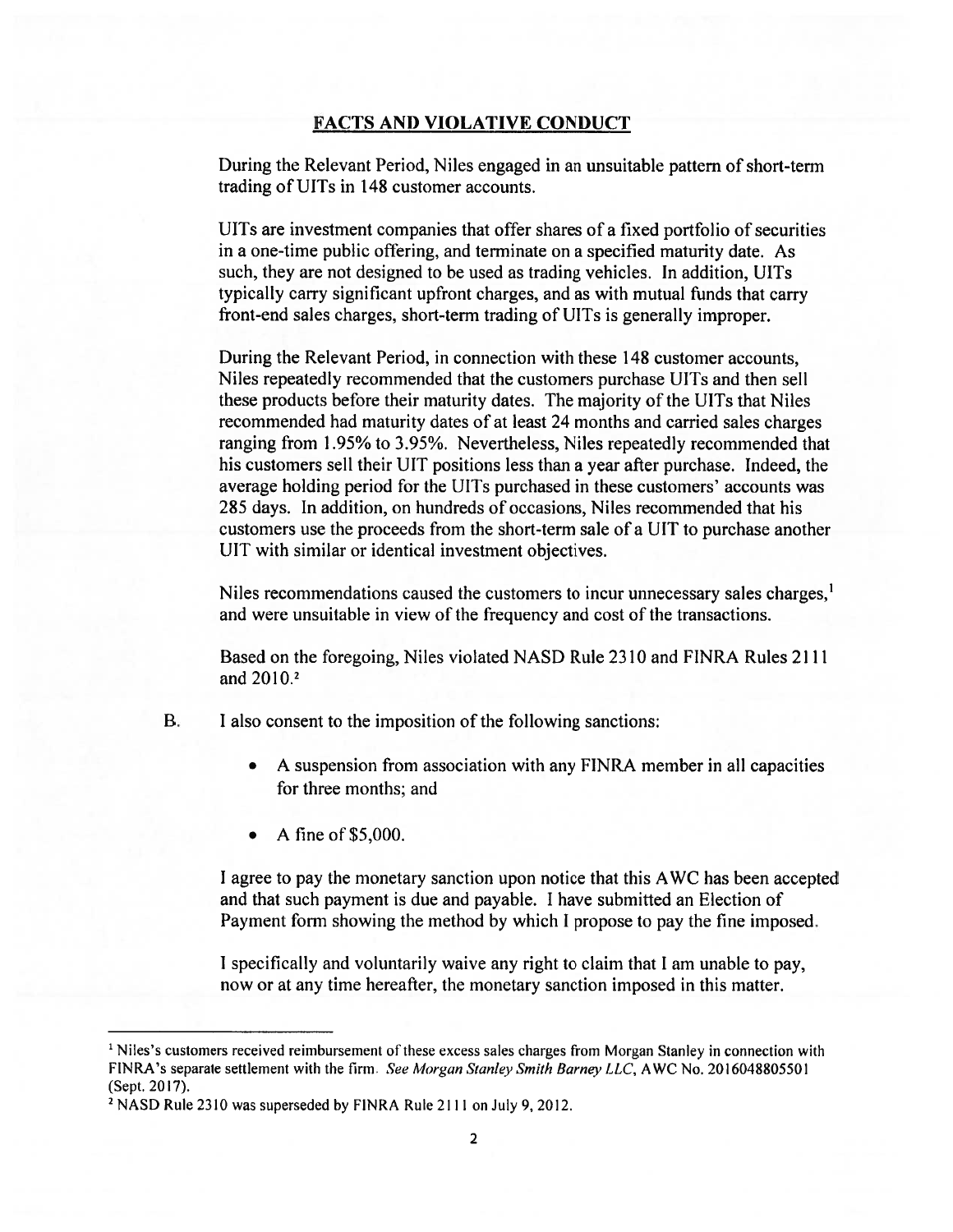I understand that if I am barred or suspended from associating with any FINRA member, I become subject to a statutory disqualification as that term is defined in Article III, Section 4 of FINRA's By-Laws, incorporating Section 3(a) (39) of the Securities Exchange Act of 1934. Accordingly, I may not be associated with any FINRA member in any capacity, including clerical or ministerial functions, during the period of the bar or suspension (see FINRA Rules 8310 and 8311).

The sanctions imposed herein shall be effective on a date set by FINRA staff.

## II.

### **WAIVER OF PROCEDURAL RIGHTS**

I specifically and voluntarily waive the following rights granted under FINRA's Code of Procedure:

- A. To have a Complaint issued specifying the allegations against me;
- B. To be notified of the Complaint and have the opportunity to answer the allegations in writing;
- C. To defend against the allegations in a disciplinary hearing before a hearing panel, to have a written record of the hearing made and to have a written decision issued; and
- D. To appeal any such decision to the National Adjudicatory Council ("NAC") and then to the U.S. Securities and Exchange Commission and a U.S. Court of Appeals.

Further, I specifically and voluntarily waive any right to claim bias or prejudgment of the Chief Legal Officer, the NAC, or any member of the NAC, in connection with such person's or body's participation in discussions regarding the terms and conditions of this AWC, or other consideration of this AWC, including acceptance or rejection of this AWC.

I further specifically and voluntarily waive any right to claim that a person violated the ex parte prohibitions of FINRA Rule 9143 or the separation of functions prohibitions of FINRA Rule 9144, in connection with such person's or body's participation in discussions regarding the terms and conditions of this AWC, or other consideration of this AWC, including its acceptance or rejection.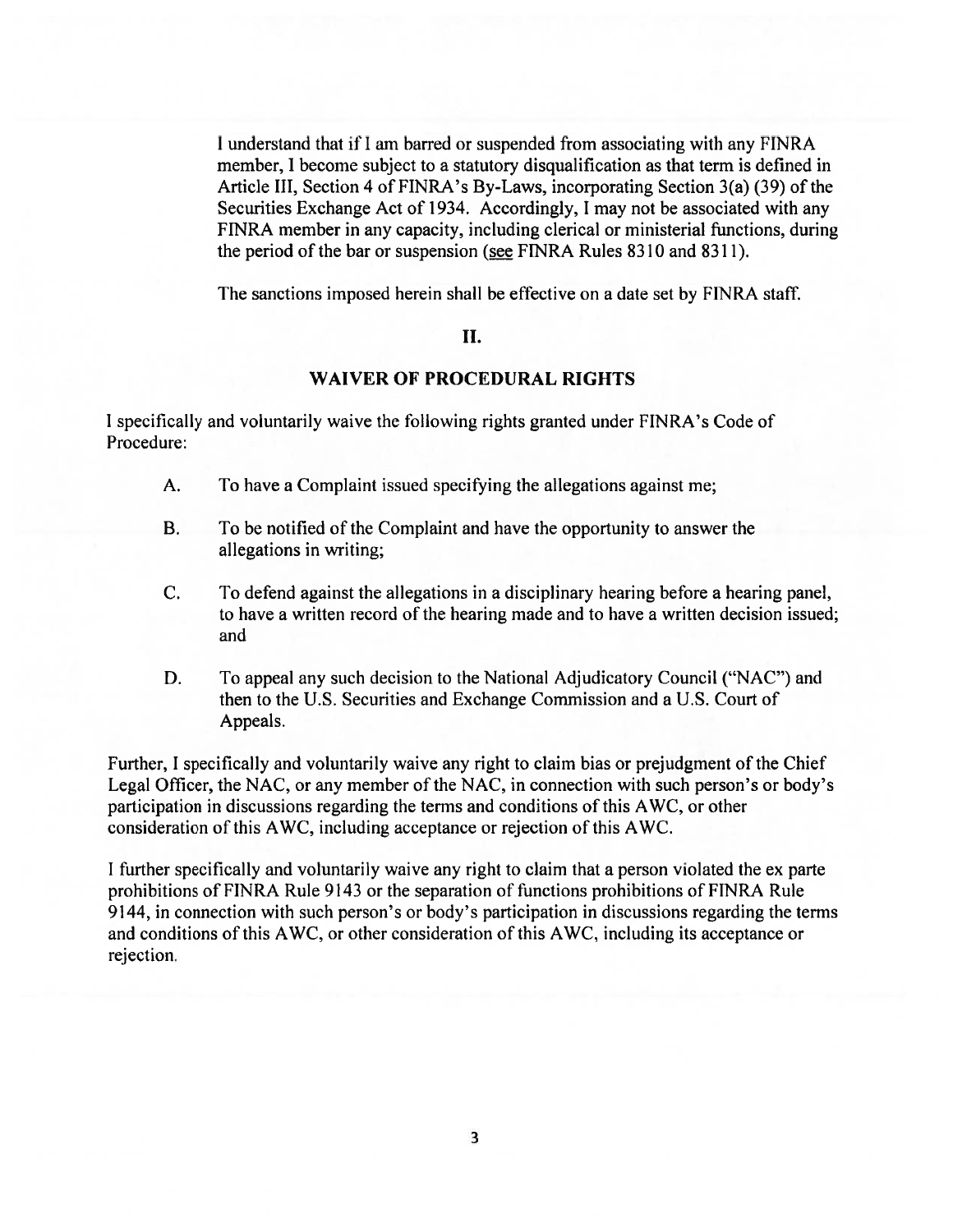### Ш.

## OTHER MATTERS

I understand that:

- A. Submission of this AWC is voluntary and will not resolve this matter unless and until it has been reviewed and accepted by the NAC, a Review Subcommittee of the NAC, or the Office of Disciplinary Affairs ("ODA"), pursuant to FINRA Rule 9216;
- B. If this AWC is not accepted, its submission will not be used as evidence to prove any of the allegations against me; and
- C. If accepted:
	- 1. this AWC will become part of my permanent disciplinary record and may be considered in any future actions brought by FINRA or any other regulator against me;
	- 2. this AWC will be made available through FINRA's public disclosure program in accordance with FINRA Rule 8313;
	- 3. FINRA may make a public announcement concerning this agreement and the subject matter thereof in accordance with FINRA Rule 8313; and
	- 4. I may not take any action or make or permit to be made any public statement, including in regulatory filings or otherwise, denying, directly or indirectly, any finding in this AWC or create the impression that the AWC is without factual basis. I may not take any position in any proceeding brought by or on behalf of FINRA, or to which FINRA is a party, that is inconsistent with any part of this AWC. Nothing in this provision affects my: (i) testimonial obligations; or (ii) right to take legal or factual positions in litigation or other legal proceedings in which FINRA is not a party.
- D. I may attach a Corrective Action Statement to this AWC that is a statement of demonstrable corrective steps taken to prevent future misconduct. I understand that I may not deny the charges or make any statement that is inconsistent with the AWC in this Statement. This Statement does not constitute factual or legal findings by FINRA, nor does it reflect the views of FINRA or its staff.